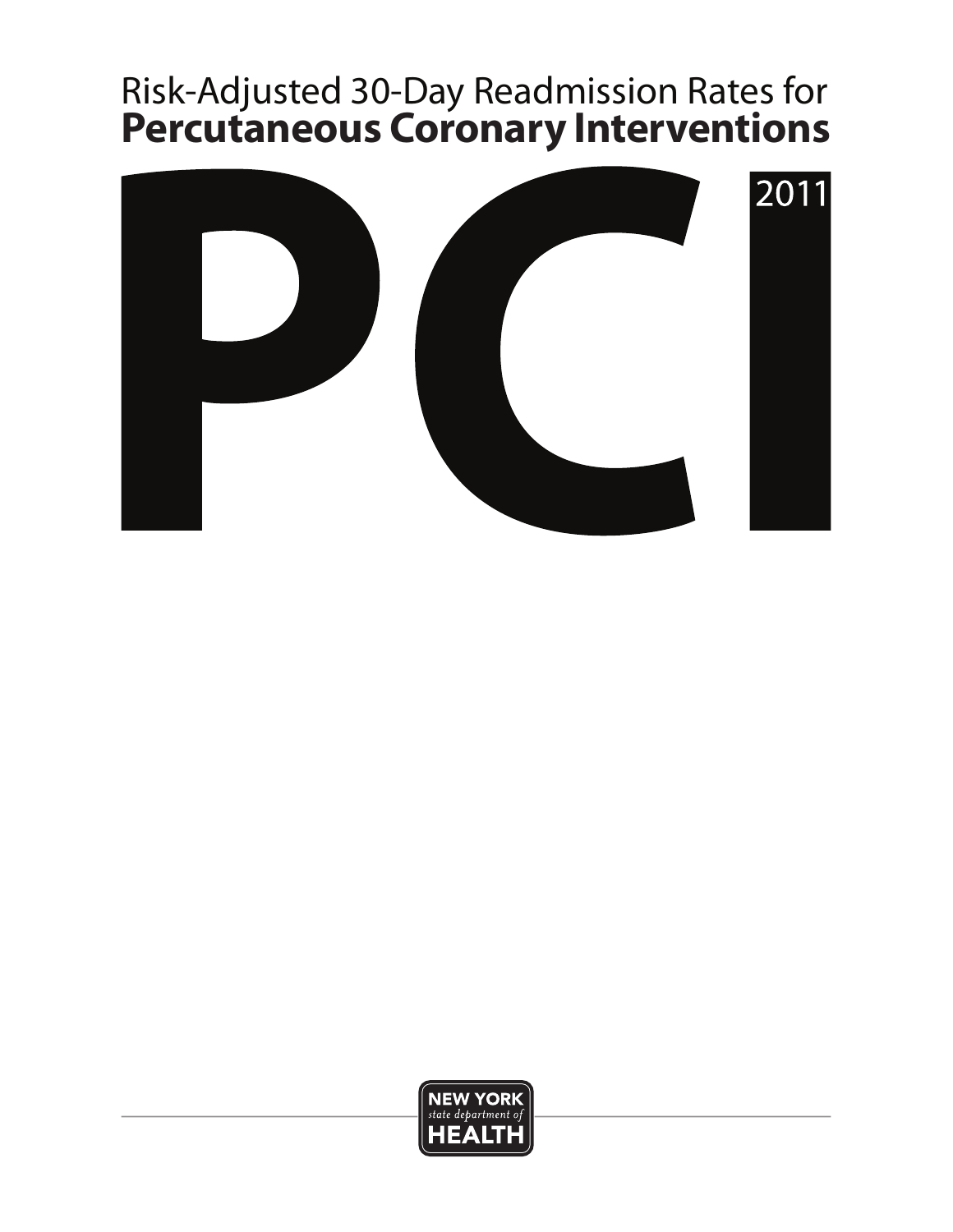#### <sup>2</sup> **Introduction**

For over twenty years, the NYS Cardiac Data Reporting System has been a powerful resource for quality improvement in the areas of cardiac surgery and percutaneous coronary interventions (PCI). Building on this strong foundation, we are pleased to now present for the first time risk-adjusted 30-day readmission rates for PCI patients.

Annual reports on PCI outcomes in NYS, publically released for many years, have provided valuable information to patients and health care providers concerning mortality outcomes after PCI. This new report serves as a complement to the existing mortality reports. Readmissions data are regarded as an important measure of hospital quality and resource utilization, and are currently being reported by the federal Center for Medicare and Medicaid Services for a few medical conditions for Medicare patients. The data provided here serve as an additional factor that patients and referring providers may consider when developing treatment plans. Patients are encouraged to discuss this information with their health care provider.

This report was developed with clinical guidance from the NYS Cardiac Advisory Committee, an advisory body to the Commissioner of Health consisting of nationally recognized cardiac surgeons, cardiologists and others from related disciplines working both in New York State and elsewhere. The Cardiac Advisory Committee is to be commended for sustained leadership in these efforts.

The data that serve as the basis for these reports is collected by the NYS Department of Health cooperatively with hospitals throughout the state. Careful auditing and rigorous analysis assure that the results contained in these reports represent meaningful outcome assessments. Hospitals and physicians in NYS can take pride in the excellent patient care provided and in their role in contributing to this unique, collaborative, quality improvement system.

### **Patient Population**

This report is based on data for patients discharged between December 1, 2010, and November 30, 2011, provided by all 59 non-federal hospitals in NYS where percutaneous coronary interventions (PCI, also known as angioplasty or coronary stenting) were performed. PCI is one type of procedure used to treat coronary artery disease. During a PCI procedure, a catheter is threaded up to the site of the blockage in a coronary artery. In conjunction with the catheter, devices are used to open the blockage.

In total there were 50,530 PCI procedures performed during this time period. As more fully described in the mortality report, 293 cases were excluded from all analyses for reasons including pre-procedural risk of shock, out-of-country residence, and anoxic brain injury mortality. This left 50,237 cases to be considered for analysis of readmission. For various reasons, some additional cases are excluded from analysis in this report. The reasons for exclusion and number of cases affected are described below.

Records belonging to patients residing outside NYS were excluded because there is no reliable way to track out-of state readmissions. This accounted for 1867 cases. Another 275 patients were excluded because they died in the same admission as their index PCI, so readmission was impossible. Twenty patients were transferred to another hospital and died there.

No second readmissions of patients who were readmitted for PCI within 30 days were counted. This resulted in an additional 2,353 exclusions. Finally, 17 patients were excluded because they were initially transferred to another acute care facility and their final discharge was after November 30, 2011. These patients could not be followed for 30 days because of the lack of 2012 data at the time of analysis.

In total, the number of exclusions was 4,805, leaving 45,705 cases to be examined for 30-day readmission.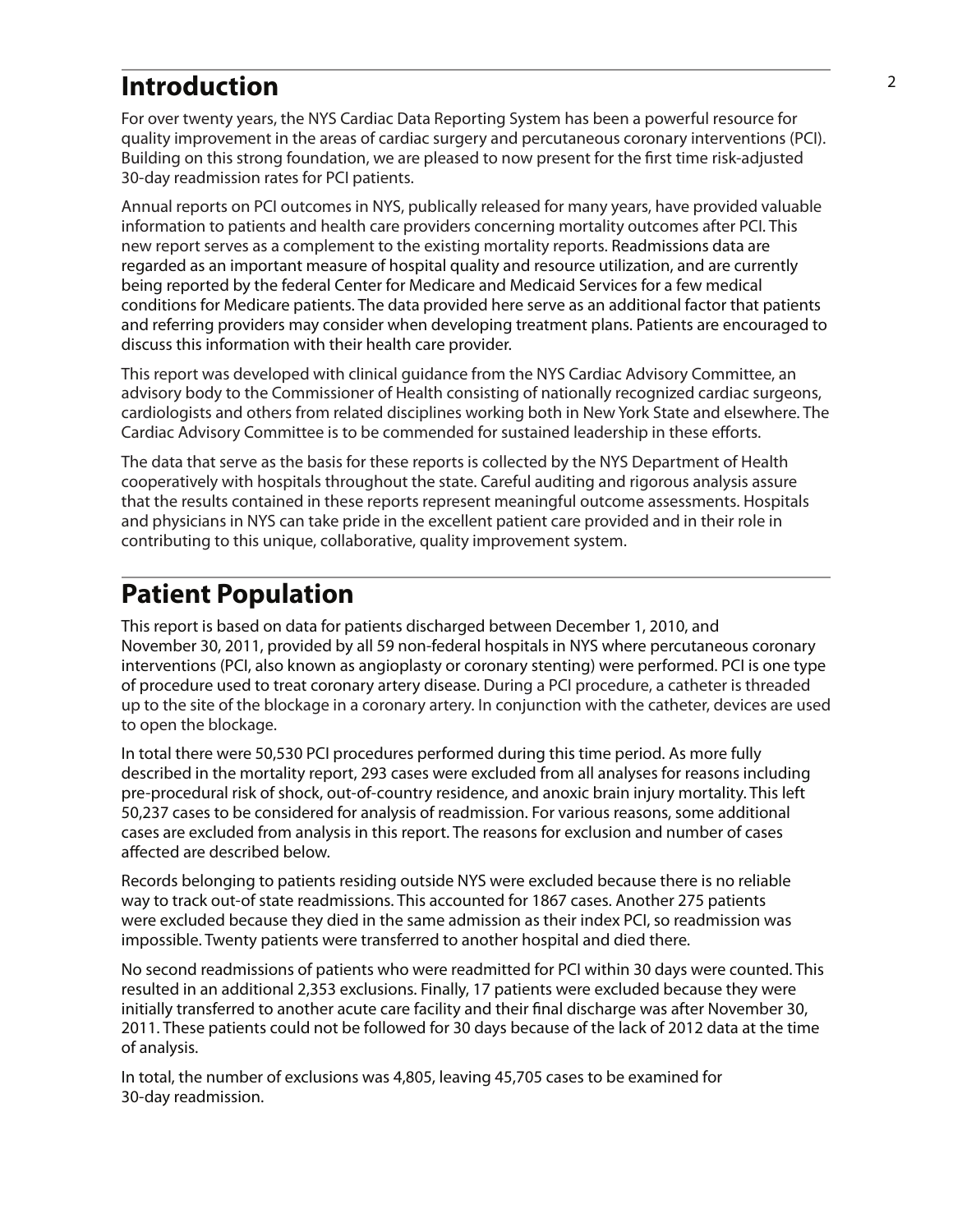# **Data Collection, Data Validation and Identifying** <sup>3</sup> **30-Day Readmission Rates**

As more fully described in the mortality report, approximately 40 risk factors relating to patients' demographic and clinical characteristics are collected by hospitals' cardiac catheterization laboratories. Along with information about the hospital, physician and the patient's status at discharge, these data are entered into the Percutaneous Coronary Interventions Reporting System (PCIRS) database and sent to the Department of Health for analysis. Data are verified through review of unusual reporting frequencies, cross-matching of PCIRS data with other Department of Health databases and a review of medical records for a sample of cases.

Data on readmission are obtained from the Department of Health's acute care hospital dataset, the Statewide Planning and Research Cooperative System (SPARCS), which contains data pertaining to all acute care hospital discharges in the state. In addition, PCIRS is used to identify patients who underwent repeat PCI within 30 days but were not recorded in SPARCS because the procedure was technically considered an outpatient procedure.

Thirty-day readmission is defined as admission to a NYS non-Federal hospital within 30 days of discharge from the index hospitalization when the second admission is not for the purpose of staged PCI. For patients whose index hospitalization ends in transfer to another acute care facility, the 30 day period begins upon discharge from the second hospital. Also categorized as readmission is any non-staged PCI within 30 days of discharge, even if the second procedure is technically performed on an outpatient basis.

Admission for staged PCI or CABG is not counted in this analysis as a readmission. Staged PCI occurs when the overall treatment plan at the time of the first procedure includes an expectation for the patient to return at a later date for an additional PCI. To classify a subsequent PCI as part of a staged procedure, the hospital must be able to demonstrate the following: 1) At the time of the first PCI there was a plan for the patient to return for another PCI as part of the overall treatment strategy, 2) At the time of the second PCI there is an indication that the procedure is in follow-up to an earlier PCI as part of a staged treatment strategy, 3) None of the lesions treated in the first PCI are treated again in the second PCI, 4) The second PCI is not performed on an emergency basis due to a myocardial infarction (heart attack) or other cardiac emergency. Staged procedures involving PCI followed by CABG are much more rare, but the definition of staging is similar. There were 1281 staged PCIs and 26 staged CABGs that were not counted as readmissions.

# **Assessing Patient Risk and Predicting 30-Day Readmission Rates for Providers**

Patient risk of 30-day readmission is assessed using the same methods used for assessing mortality risk. All potential risk factors are considered and the ones that are independently related to readmission are identified and given weights so as to best predict the risk of 30-day readmission for each patient. These probabilities are used to calculate the expected readmission rate (ERR) for each hospital by adding the predicted probabilities of readmission for each of the provider's patients and dividing by the number of patients. The resulting rate is an estimate of what the provider's readmission rate would have been if the hospital's performance was identical to the state performance. Each hospital's ERR is then contrasted with its observed readmission rate (ORR), which is the number of PCI patients who were readmitted within 30 days divided by the total number of PCI patients in the analysis.

To calculate the risk-adjusted readmission rate (RARR), the ORR for each provider is first divided by the provider's ERR, and this ratio is then multiplied by the overall statewide readmission rate (11.08 percent in 2011). The RARR represents the best estimate, based on the associated statistical model, of what the provider's 30-day readmission rate would have been if the provider had a mix of patients identical to the statewide mix. Thus, the RARR has, to the extent possible, ironed out differences among providers in patient severity of illness, since it arrives at a readmission rate for each provider based on an identical group of patients.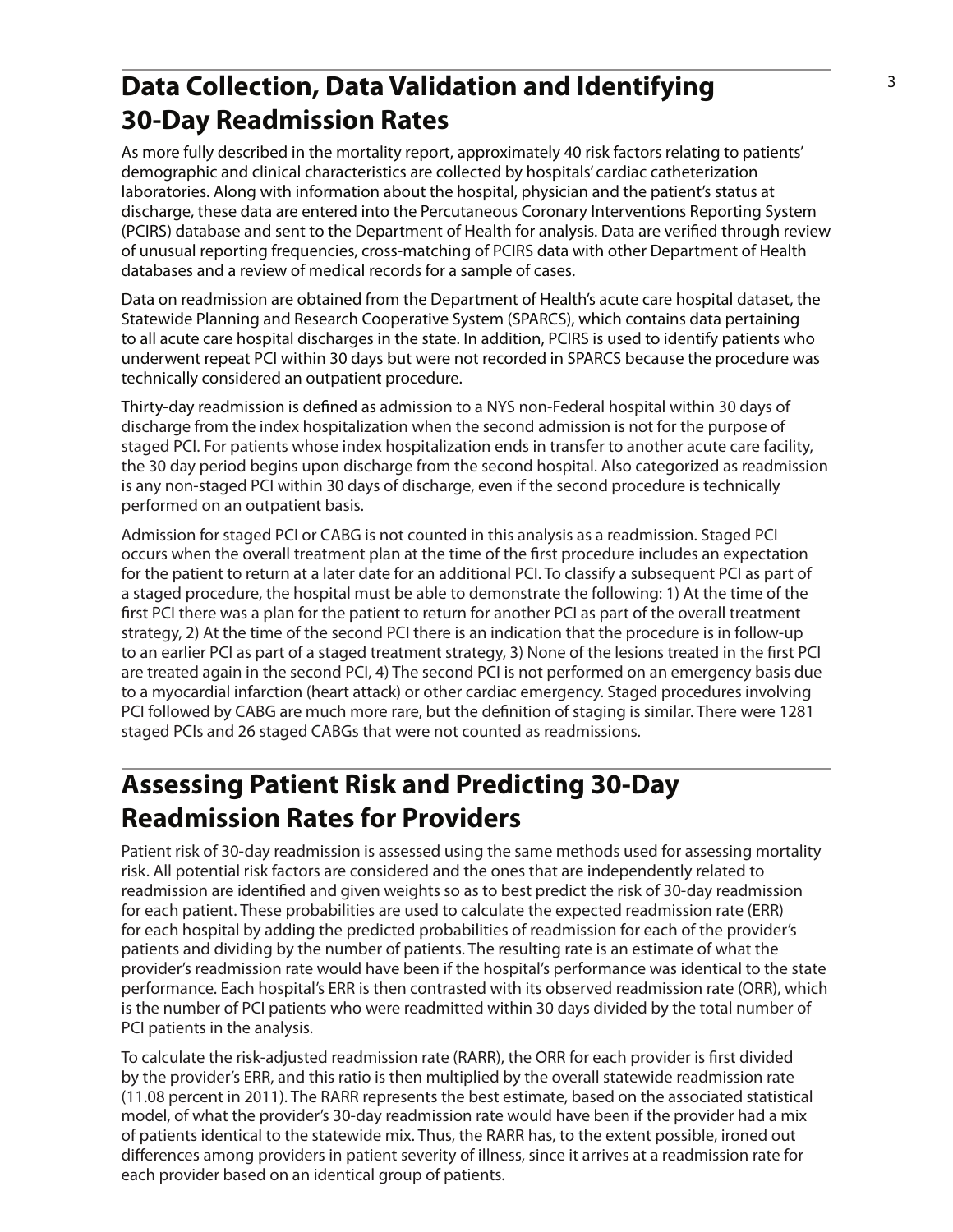### <sup>4</sup> **Interpreting the Risk-Adjusted Readmission Rate**

This analysis is based on all-cause readmission not just readmission directly related to the PCI procedure. Not all readmissions represent a poor patient outcome or reflect poor patient care. However, by risk-adjusting and comparing the results across the many hospitals that perform this procedure we are able to look for meaningful differences from the overall statewide experience.

If the RARR is significantly lower than the statewide readmission rate, the hospital has a better performance than the state as a whole; if the RARR is significantly higher than the statewide readmission rate, the hospital has a worse performance than the state as a whole.

The RARR is used in this report as a measure of quality of care provided by hospitals. However, there are reasons that a provider's RARR may not be indicative of its true quality, just as risk-adjusted mortality rates (RAMRs) may not be indicative of true quality. For example, extreme outcome rates may occur due to chance alone. This is particularly true for low-volume providers, for whom very high or very low rates are more likely to occur than for high-volume providers. To prevent misinterpretation of differences caused by chance variation, expected ranges (confidence intervals) are included in the reported results. Differences in hospital coding of risk factors could be an additional reason that a hospital's RARR may not be reflective of quality of care. The Department of Health monitors the quality of coded data by reviewing patients' medical records to ascertain the presence of key risk factors. When significant coding problems are discovered, hospitals are required to correct these data and are subject to subsequent monitoring.

## **How This Initiative Contributes to Quality Improvement**

One goal of the Department of Health and the Cardiac Advisory Committee is to improve the quality of care in relation to cardiac surgery and PCI in NYS. Providing the hospitals, cardiac surgeons (who perform cardiac surgery) and cardiologists (who perform PCI) in NYS with data about their own outcomes for these procedures allows them to examine the quality of their own care and to identify opportunities to improve that care.

The data collected and analyzed in this program are reviewed by the Cardiac Advisory Committee, which assists with interpretation and advises the Department of Health regarding which hospitals and physicians may need special attention. Committee members have also conducted site visits to particular hospitals and have recommended that some hospitals obtain the expertise of outside consultants to design improvements for their programs.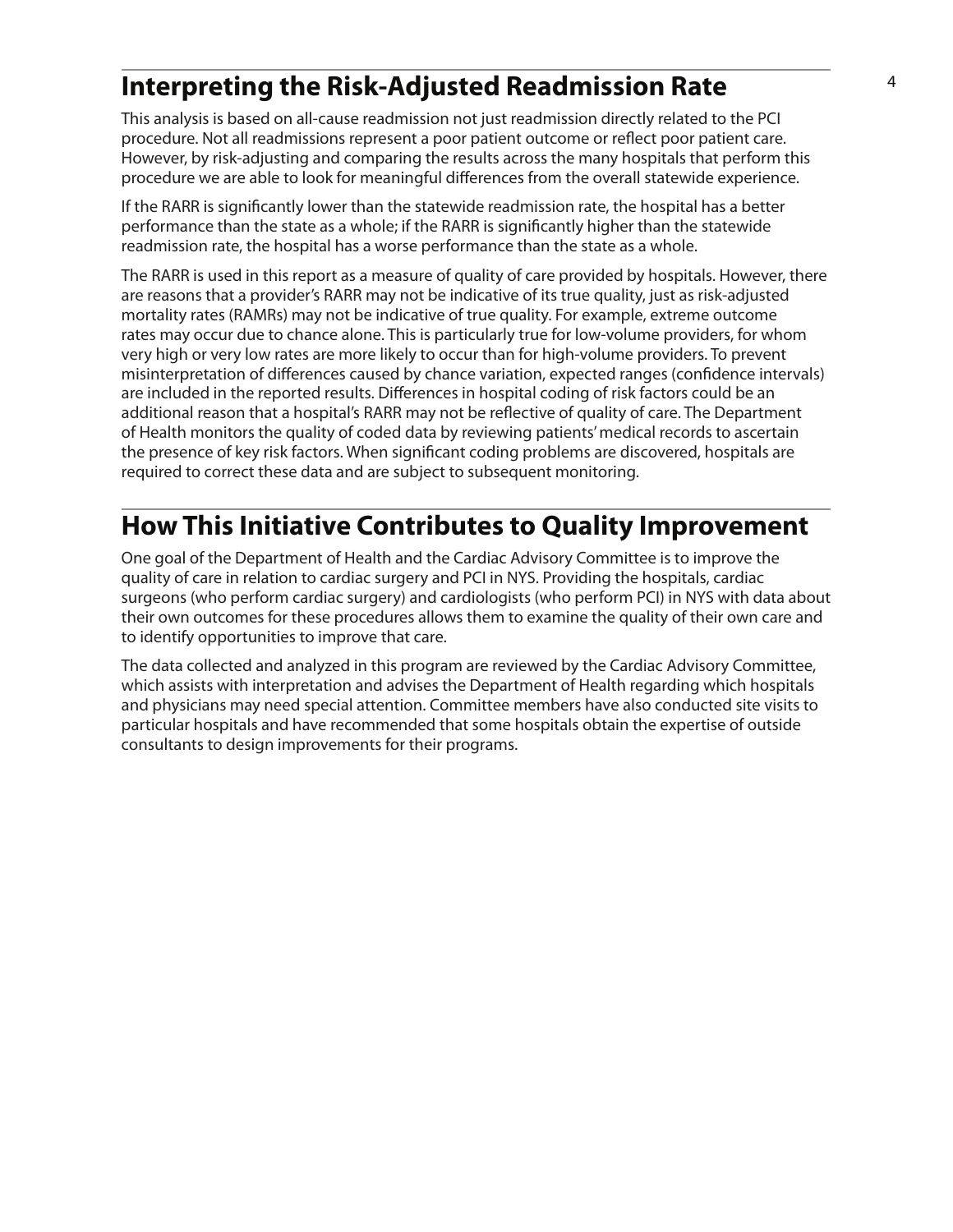# <sup>5</sup> **2011 Hospital Risk-Adjusted Readmission for PCI**

Table 1 presents the PCI 30-day readmission results for the 59 hospitals performing PCI in NYS in 2011 for which data could be analyzed. The table contains, for each hospital, the number of PCIs resulting in 2011 discharges, the number of 30-day readmissions, the ORR, the ERR based on the statistical model presented in Appendix 1, the RARR and a 95 percent confidence interval for the RARR. The overall 30-day ORR for the 45,705 PCIs included in this 2011 analysis was 11.08 percent. Observed readmission rates ranged from 3.90 percent to 18.83 percent. The range in ERRs, which measure patient severity of illness, was between 9.02 percent and 13.83 percent. The RARRs, which measure hospital performance, range from 4.06 percent to 17.52 percent.

Based on confidence intervals for RARRs, seven hospitals (Good Samaritan Hospital Medical Center in West Islip, Long Island Jewish Medical Center in New Hyde Park, Lutheran Medical Center in Brooklyn, St. Catherine of Siena Hospital in Smithtown, University Hospital-Brooklyn, Westchester Medical Center, and White Plains Hospital) had RARRs that were significantly higher than the statewide average. Seven hospitals (Cayuga Medical Center in Ithaca, Ellis Hospital in Schenectady, Erie County Medical Center in Buffalo, Millard Fillmore Hospital in Buffalo, New York Presbyterian @ Columbia Presbyterian Medical Center in Manhattan, Strong Memorial Hospital in Rochester and United Health Services-Wilson in Johnson City) had RARRs that were significantly lower than the statewide average. Please note that Erie County Medical Center stopped performing PCI in February 2013 and Millard Fillmore Hospital closed in March 2012.

#### Definitions of key terms are as follows:

**The observed readmission rate (ORR)** is the observed number of 30-day readmissions divided by the total number of analyzed cases.

**The expected readmission rate (ERR)** is the sum of the predicted probabilities of readmission for all patients divided by the total number of analyzed cases.

**The risk-adjusted readmission rate (RARR)** is the best estimate, based on the statistical model, of what the provider's readmission rate would have been if the provider had a mix of patients similar to the statewide mix. It is obtained by first dividing the ORR by the ERR, and then multiplying that quotient by the statewide readmission rate (11.08 percent 30-day readmission rate for all PCI patients discharged in 2011).

**Confidence intervals** indicate which hospitals had significantly more or fewer readmissions than expected given the risk factors of their patients. Hospitals with significantly higher rates than expected after adjusting for risk are those with confidence intervals entirely above the statewide rate. Hospitals with significantly lower rates than expected, given the severity of illness of their patients before the PCI, have confidence intervals entirely below the statewide rate.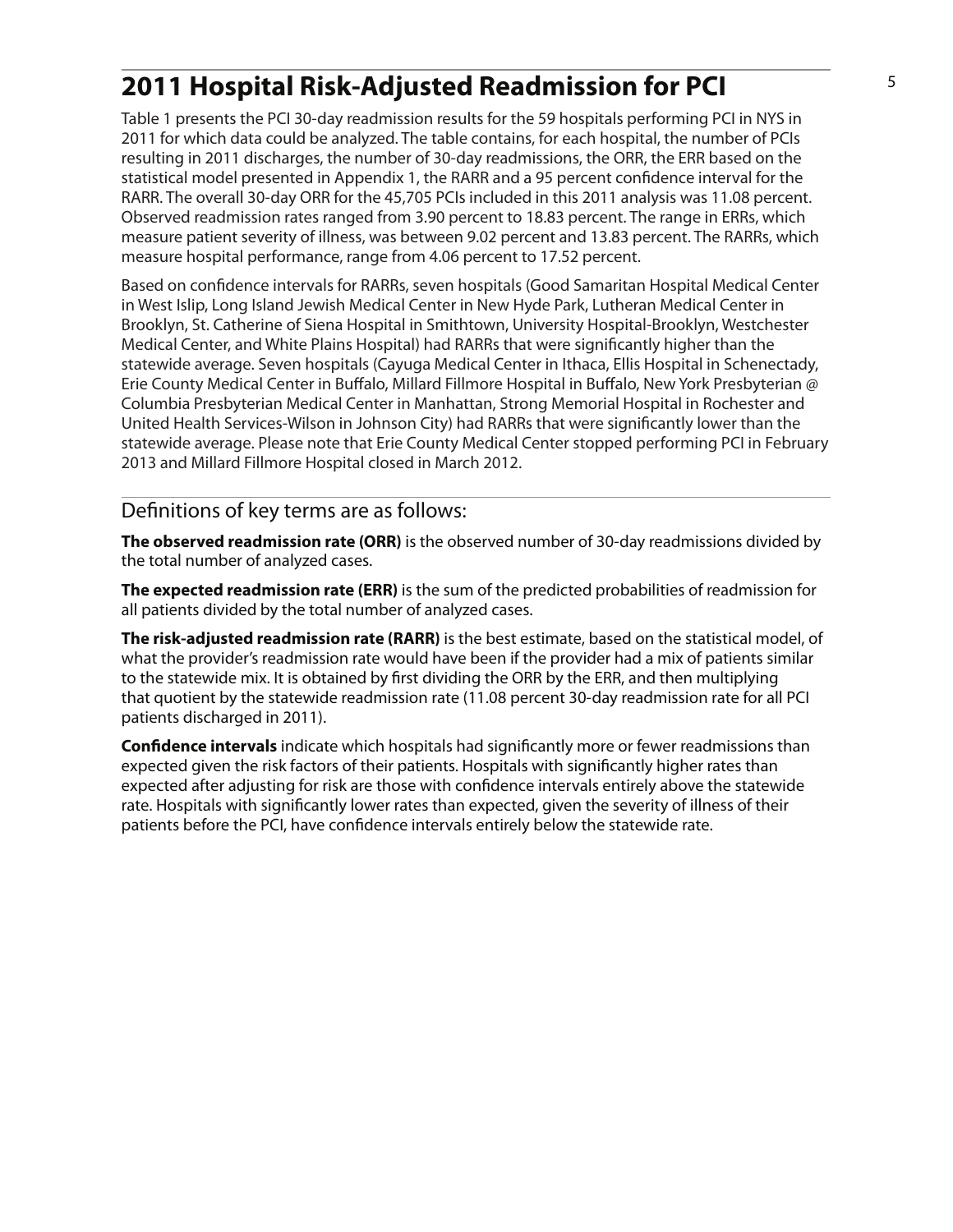#### Table 1<sup>6</sup>

Hospital Observed, Expected and Risk-Adjusted Readmission Rates for All PCI in New York State, 2011 Discharges

| <b>Hospital</b>               |      | <b>Cases Readmissions</b> | <b>ORR</b> | <b>ERR</b> | <b>RARR</b> | 95% CI for RARR |
|-------------------------------|------|---------------------------|------------|------------|-------------|-----------------|
| <b>Albany Medical Center</b>  | 911  | 87                        | 9.55       | 10.10      | 10.48       | (8.39, 12.92)   |
| Arnot Ogden Med Ctr           | 430  | 42                        | 9.77       | 10.59      | 10.22       | (7.36, 13.81)   |
| <b>Bellevue Hospital Ctr</b>  | 444  | 57                        | 12.84      | 11.83      | 12.02       | (9.10, 15.58)   |
| <b>Beth Israel Med Ctr</b>    | 1344 | 156                       | 11.61      | 10.50      | 12.25       | (10.4, 14.33)   |
| Bronx-Lebanon-Cncourse        | 64   | 10                        | 15.63      | 11.82      | 14.65       | (7.01, 26.95)   |
| <b>Brookdale Hosp Med Ctr</b> | 190  | 23                        | 12.11      | 13.83      | 9.69        | (6.14, 14.55)   |
| <b>Buffalo General Hosp</b>   | 1121 | 133                       | 11.86      | 10.94      | 12.02       | (10.1, 14.24)   |
| Cayuga Med Ctr Ithaca         | 154  | 6                         | 3.90       | 10.64      | $4.06***$   | (1.48, 8.83)    |
| Champ. Valley Phys Hosp       | 706  | 84                        | 11.90      | 10.83      | 12.18       | (9.71, 15.07)   |
| Crouse Hospital               | 357  | 32                        | 8.96       | 10.45      | 9.50        | (6.50, 13.42)   |
| <b>Ellis Hospital</b>         | 493  | 38                        | 7.71       | 10.59      | $8.07**$    | (5.71, 11.07)   |
| <b>Elmhurst Hospital Ctr</b>  | 432  | 50                        | 11.57      | 10.34      | 12.40       | (9.20, 16.34)   |
| <b>Erie County Med Ctr</b>    | 150  | 9                         | 6.00       | 11.57      | $5.75***$   | (2.62, 10.91)   |
| Faxton - St. Lukes            | 260  | 24                        | 9.23       | 9.62       | 10.63       | (6.81, 15.81)   |
| Glens Falls Hospital          | 216  | 15                        | 6.94       | 9.20       | 8.36        | (4.68, 13.79)   |
| Good Sam - Suffern            | 515  | 69                        | 13.40      | 11.68      | 12.71       | (9.89, 16.09)   |
| Good Sam - West Islip         | 617  | 81                        | 13.13      | 9.02       | $16.12*$    | (12.8, 20.04)   |
| Huntington Hospital           | 243  | 33                        | 13.58      | 10.58      | 14.22       | (9.79, 19.97)   |
| Jamaica Hosp Med Ctr          | 204  | 32                        | 15.69      | 11.47      | 15.15       | (10.4, 21.38)   |
| Lenox Hill Hospital           | 1630 | 198                       | 12.15      | 10.92      | 12.32       | (10.7, 14.16)   |
| Long Island Jewish MC         | 1721 | 223                       | 12.96      | 11.16      | 12.86 *     | (11.2, 14.66)   |
| Lutheran Medical Ctr          | 308  | 58                        | 18.83      | 11.91      | $17.52*$    | (13.3, 22.64)   |
| M I Bassett Hospital          | 316  | 28                        | 8.86       | 10.46      | 9.39        | (6.24, 13.57)   |
| <b>Maimonides Medical Ctr</b> | 1006 | 125                       | 12.43      | 12.10      | 11.37       | (9.47, 13.55)   |
| Mercy Hospital                | 653  | 59                        | 9.04       | 10.77      | 9.30        | (7.08, 11.99)   |
| <b>Millard Fillmore Hosp</b>  | 616  | 51                        | 8.28       | 10.99      | $8.34***$   | (6.21, 10.97)   |
| <b>Montefiore - Moses</b>     | 597  | 67                        | 11.22      | 11.09      | 11.21       | (8.69, 14.24)   |
| Montefiore - Weiler           | 510  | 68                        | 13.33      | 11.79      | 12.53       | (9.73, 15.88)   |
| <b>Mount Sinai Hospital</b>   | 4013 | 430                       | 10.72      | 11.55      | 10.28       | (9.33, 11.30)   |
| NY Hospital - Queens          | 656  | 55                        | 8.38       | 10.39      | 8.94        | (6.74, 11.64)   |
| NY Methodist Hospital         | 1372 | 168                       | 12.24      | 10.97      | 12.37       | (10.6, 14.38)   |
| NYP- Columbia Presby.         | 2366 | 217                       | 9.17       | 11.43      | $8.89**$    | (7.74, 10.15)   |
| NYP-Weill Cornell             | 1168 | 137                       | 11.73      | 12.12      | 10.72       | (9.00, 12.67)   |
| <b>NYU Hospitals Center</b>   | 988  | 105                       | 10.63      | 9.87       | 11.93       | (9.76, 14.44)   |
| North Shore Univ Hosp         | 1525 | 158                       | 10.36      | 10.99      | 10.44       | (8.88, 12.20)   |
| Orange Regional Med Ctr       | 501  | 57                        | 11.38      | 10.51      | 12.00       | (9.09, 15.55)   |
| Rochester General Hosp        | 1545 | 163                       | 10.55      | 10.97      | 10.65       | (9.08, 12.42)   |
| South Nassau Com. Hosp        | 529  | 63                        | 11.91      | 11.23      | 11.75       | (9.03, 15.03)   |
| Southside Hospital            | 515  | 63                        | 12.23      | 9.98       | 13.58       | (10.4, 17.37)   |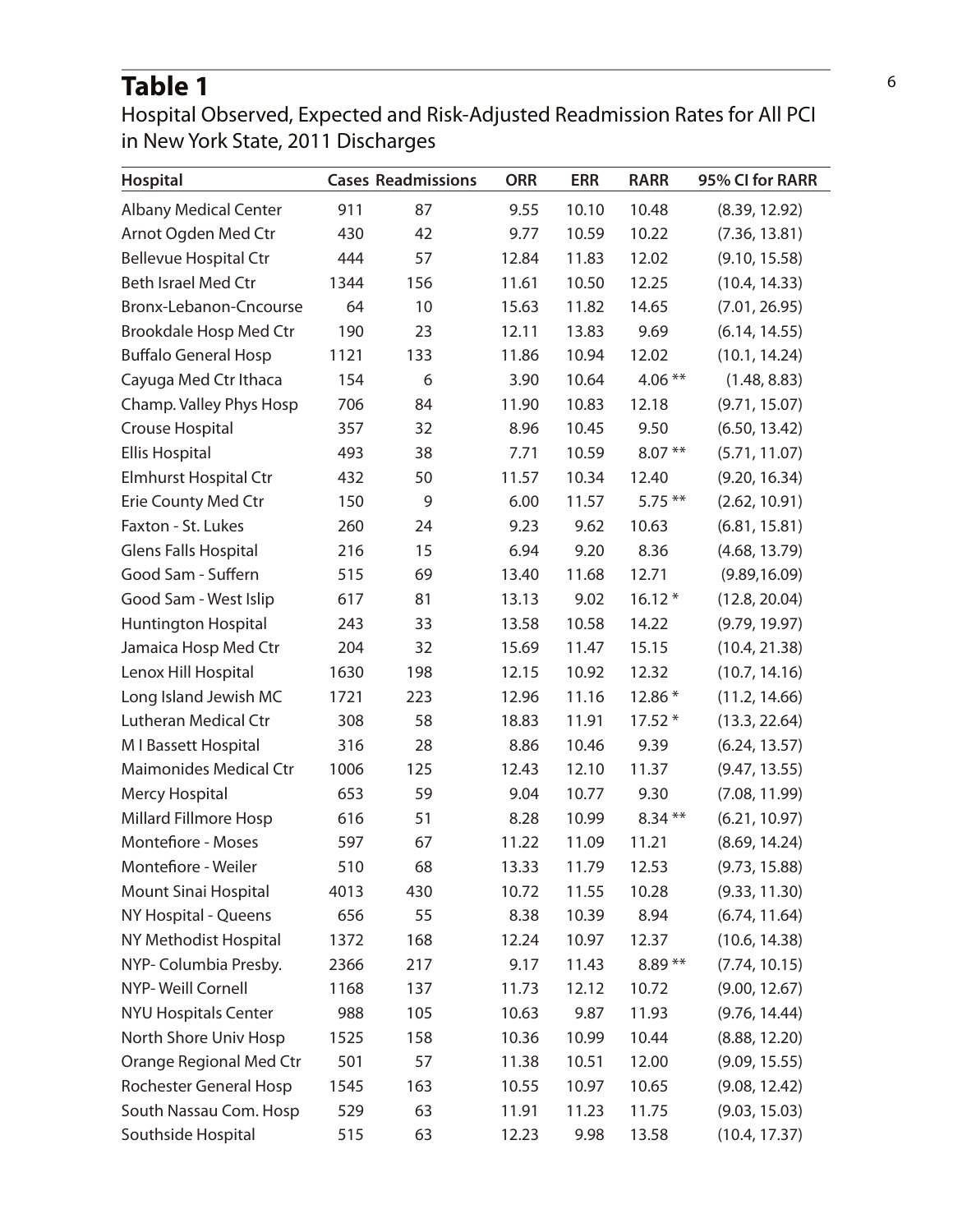| Hospital                       |       | <b>Cases Readmissions</b> | <b>ORR</b> | <b>ERR</b> | <b>RARR</b> | 95% CI for RARR |
|--------------------------------|-------|---------------------------|------------|------------|-------------|-----------------|
| St. Barnabas Hospital          | 48    | 8                         | 16.67      | 11.62      | 15.89       | (6.84, 31.32)   |
| St. Catherine of Siena         | 244   | 38                        | 15.57      | 10.64      | $16.21*$    | (11.5, 22.26)   |
| St. Elizabeth Med Ctr          | 769   | 76                        | 9.88       | 11.44      | 9.57        | (7.54, 11.98)   |
| St. Francis Hospital           | 2444  | 253                       | 10.35      | 11.20      | 10.24       | (9.02, 11.58)   |
| St. Josephs Hospital           | 2015  | 227                       | 11.27      | 11.28      | 11.07       | (9.68, 12.61)   |
| St. Lukes Crnwll-Newbrg        | 302   | 33                        | 10.93      | 12.67      | 9.55        | (6.58, 13.42)   |
| St. Lukes at St. Lukes         | 451   | 40                        | 8.87       | 11.88      | 8.27        | (5.91, 11.26)   |
| St. Peters Hospital            | 740   | 66                        | 8.92       | 10.58      | 9.34        | (7.22, 11.89)   |
| <b>Staten Island Univ Hosp</b> | 915   | 89                        | 9.73       | 10.46      | 10.31       | (8.28, 12.68)   |
| <b>Strong Memorial Hosp</b>    | 859   | 73                        | 8.50       | 10.69      | $8.81**$    | (6.90, 11.07)   |
| UHS - Wilson Med Ctr           | 696   | 51                        | 7.33       | 11.10      | $7.31**$    | (5.45, 9.62)    |
| <b>Unity Hospital</b>          | 230   | 21                        | 9.13       | 10.22      | 9.90        | (6.12, 15.13)   |
| Univ. Brooklyn @ LICH          | 168   | 29                        | 17.26      | 12.35      | 15.49       | (10.4, 22.24)   |
| Univ. Hosp-Brooklyn            | 401   | 68                        | 16.96      | 12.65      | 14.86 *     | (11.5, 18.84)   |
| Univ. Hosp-Stony Brook         | 1381  | 185                       | 13.40      | 11.75      | 12.63       | (10.9, 14.59)   |
| Univ. Hosp-Upstate             | 265   | 21                        | 7.92       | 11.71      | 7.50        | (4.64, 11.46)   |
| Vassar Bros. Med Ctr           | 604   | 70                        | 11.59      | 10.36      | 12.39       | (9.66, 15.66)   |
| <b>Westchester Med Ctr</b>     | 685   | 100                       | 14.60      | 11.33      | $14.28*$    | (11.6, 17.37)   |
| <b>White Plains Hospital</b>   | 222   | 38                        | 17.12      | 11.19      | $16.95*$    | (12.0, 23.27)   |
| Winthrop Univ. Hosp            | 880   | 104                       | 11.82      | 10.82      | 12.10       | (9.89, 14.67)   |
| <b>Total</b>                   | 45705 | 5064                      | 11.08      |            |             |                 |

*Hospital Observed, Expected and Risk-Adjusted Readmission Rates for All PCI in New York State,* 7 *2011 Discharges (continued)*

\* Risk-adjusted readmission rate significantly higher than statewide rate based on 95 percent confidence interval.

\*\* Risk-adjusted readmission rate significantly lower than statewide rate based on 95 percent confidence interval.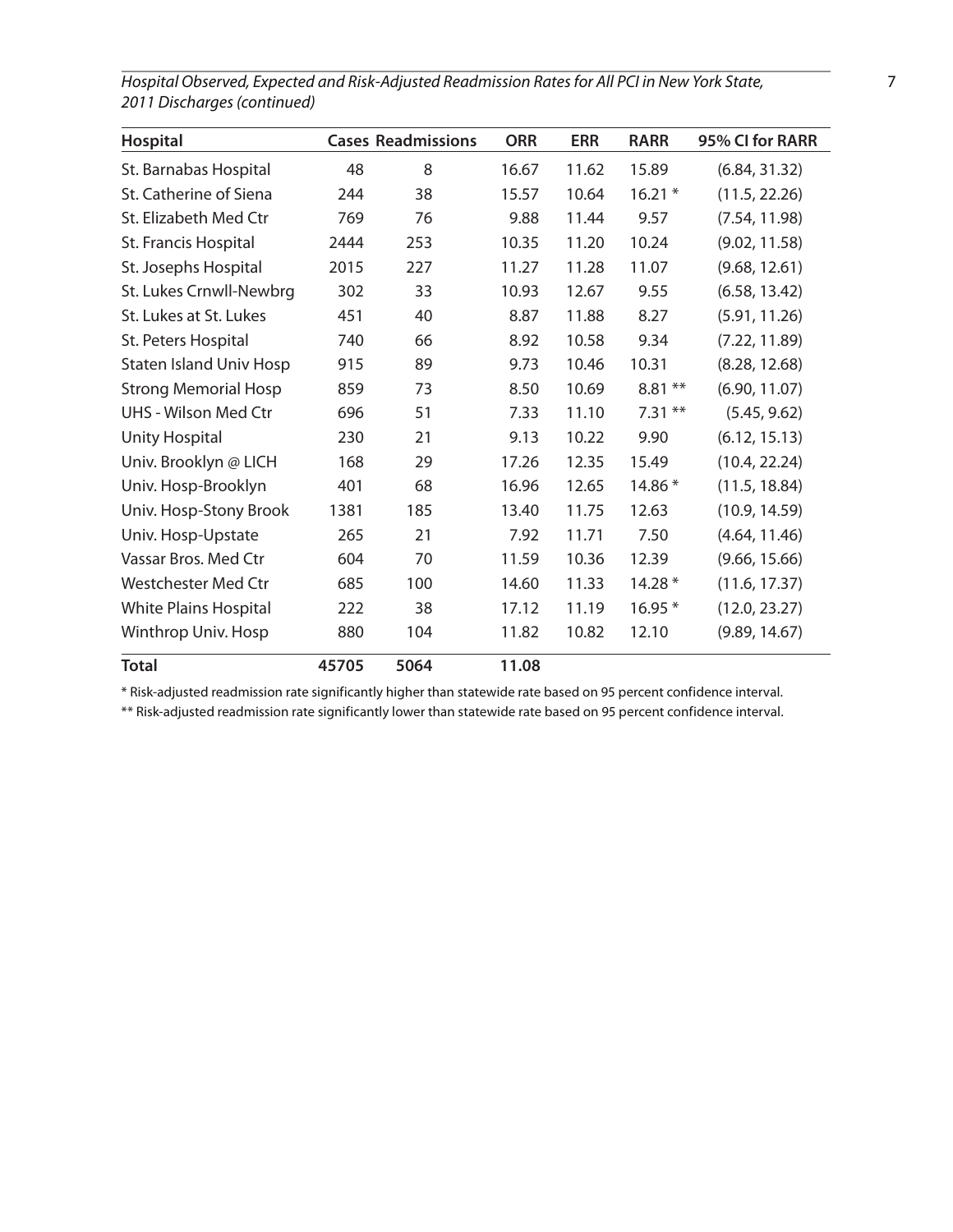#### **Appendix 1** 8

#### 2011 Risk Factors For PCI 30-Day Readmission

The significant pre-procedural risk factors for 30-day readmissions following PCI in 2011 are presented in the table that follows.

For risk factors that are binary (e.g., has the condition, does not have it), the odds ratio for the risk factor represents the number of times a patient with that risk factor is more likely to be readmitted to any acute care hospital in New York within 30 days after discharge following PCI than a patient without the risk factor, all other risk factors being the same. For example, the odds ratio for the risk factor "Cerebrovascular Disease" is 1.324. This means that a patient with cerebrovascular disease is approximately 1.324 times as likely to be readmitted to a hospital within 30 day following discharge after PCI as a patient without cerebrovascular disease who has the same other significant risk factors. The risk factors Female, Black, Two or Three Vessels Diseased, Peripheral Vascular Disease, Malignant Ventricular Arrhythmia, COPD, and Diabetes are also interpreted in the same way.

**Age** has a more complicated relationship with readmission rate, and is represented by both a linear and a quadratic (squared) term. This represents the fact that as patients age, their risk of 30-day readmission increases at an increasing rate. This functional form is used to improve the model's ability to predict readmissions, but it means that the odds ratios for these terms do not have a straightforward interpretation. Therefore these odds ratios are not contained in the table.

**Ejection Fraction,** which is the percentage of blood in the heart's left ventricle that is expelled when it contracts (with more denoting a healthier heart), is subdivided into three ranges (less than 20 percent, 20 to 39 percent, and 40 percent or more). The last range is referred to as the reference category. This means that the odds ratio that appears for the other Ejection Fraction categories in the table is relative to patients with an ejection fraction of 40 percent or more. Thus, a PCI patient with an ejection fraction of less than 20 percent is about 1.52 times as likely to be readmitted to a hospital within 30 days as a patient with an ejection fraction of 40 percent or higher, all other significant risk factors being the same.

**Previous MI** is subdivided into four categories: ST elevation myocardial infarction (STEMI) within 24 hours, non-ST-elevation myocardial infarction (NSTEMI) within 24 hours, any myocardial infarction (MI) between 1 and 20 days, and no MI within 20 days prior to the PCI. The odds ratios given for the first three of these categories are relative to the fourth category, which is the reference.

**Renal Failure** is subdivided into six groups. Four categories represent patients with various levels of elevated creatinine, but no dialysis. One category includes patients with renal failure on dialysis. These groups are relative to patients who are not on dialysis and had no pre-PCI creatinine values greater than 1.2 mg/dL.

**Congestive heart failure (CHF)** is subdivided into three categories: No CHF within 6 months, CHF – Current (within 2 weeks), CHF – Past (within 6 months but not within 2 weeks of PCI). The odds ratios for "current" and "past" are relative to patients with no CHF within the past 6 months.